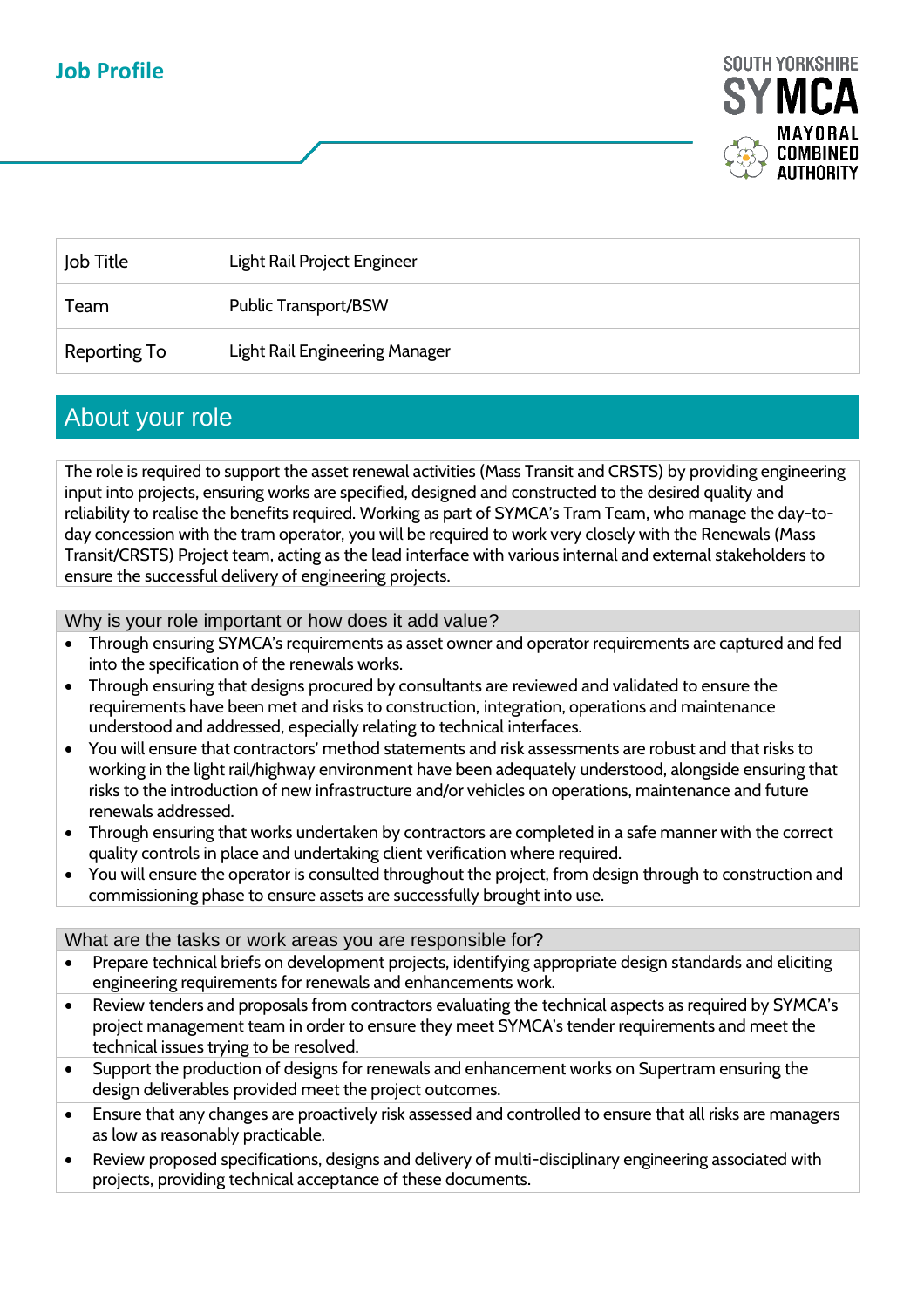- Undertake reviews/audits of design and/or construction activities, monitoring safety, environmental impacts and the quality of design, construction, testing and commissioning activities, and ensuring that required management systems are adequate.
- Ensure that any changes to the tramway are proactively risk assessed and risks controlled to ensure that all risks are managed 'as low as reasonably practicable' ALARP.
- Identify and manage project defects and quality issues during construction, hand back and the initial operation period, maintaining records to ensure issues are closed out as required.
- Manage the relationships between consultants' and contractors' proposals to ensure that they meet SYMCA's requirements as asset owners and liaise with SYSL on matters concerning operations.
- Undertake site visits across the Supertram network to undertake site inspections and address urgent technical matters
- Review method statements, risk assessments, health & safety files, project documentation and hand back information
- Manage the engineering aspects of project hand back into maintenance and operation.
- Undertake any other duties commensurate with the role as requested by management

# About You

| What kind of behaviours are important? |                                                                                                                                                                                                                                                                           |  |
|----------------------------------------|---------------------------------------------------------------------------------------------------------------------------------------------------------------------------------------------------------------------------------------------------------------------------|--|
| Ambition                               | Does not give in easily, prepared to stick at things to get something finished – persistent.                                                                                                                                                                              |  |
|                                        | A consistent and persistent focus on what matters most for delivery                                                                                                                                                                                                       |  |
| Innovative                             | Demonstrates good judgement, capable of making decisions with limited information<br>quickly to ensure initiatives are implemented.                                                                                                                                       |  |
|                                        | Willing to be challenged by colleagues - and to bring constructive challenge and support.                                                                                                                                                                                 |  |
| Integrity                              | Organised and structured in how they work, demonstrating good personal time<br>management.                                                                                                                                                                                |  |
|                                        | Consistently applies a high level of attention to detail, even when faced with time<br>pressures.                                                                                                                                                                         |  |
| Collaborative                          | Has the self-confidence to admit mistakes or errors when debating and working with<br>others.                                                                                                                                                                             |  |
|                                        | Willingly adapts their style to suit different situations                                                                                                                                                                                                                 |  |
| Flexible                               | Moves quickly to get things done, invests additional effort if needed to meet a deadline or<br>goal.                                                                                                                                                                      |  |
|                                        | Open minded and receptive to new ideas and suggestions, acknowledges the benefit of<br>change even if they have personal concerns.                                                                                                                                        |  |
| Impact                                 | Understands the purpose of the organisation, knows the vision and the strategic intention<br>of the organisation.                                                                                                                                                         |  |
|                                        | Sees opportunities to make processes or how they work better, speaks up and shares their<br>ideas.                                                                                                                                                                        |  |
| $\mathbf{1}$                           | $\mathbf{r}$ , and the set of the set of the set of the set of the set of the set of the set of the set of the set of the set of the set of the set of the set of the set of the set of the set of the set of the set of the set<br>$\sim$<br>$\sim$ $\sim$ $\sim$<br>A/I |  |

| What qualifications or wider knowledge do you need?                                                                         |   | A/I |
|-----------------------------------------------------------------------------------------------------------------------------|---|-----|
| Degree level, HND or equivalent in relevant field (ideally an engineering discipline) or                                    | E | A   |
| equivalent level of professional experience                                                                                 |   |     |
| Educated to A-level standard in a relevant subject or equivalent (including GCSE<br>English & Maths (A to C) or equivalent) |   | A   |